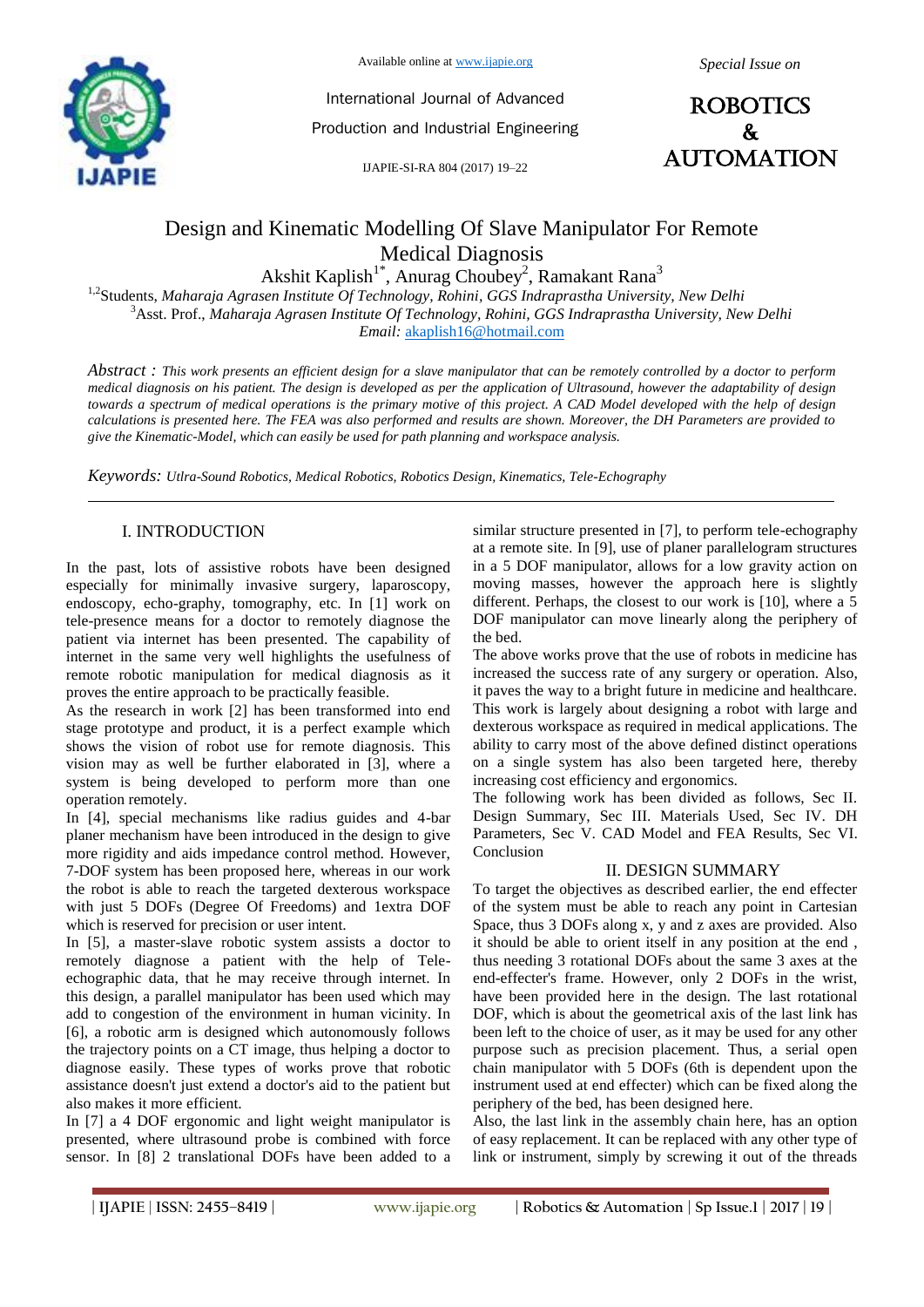provided in movable socket. This gives an autonomy to user to perform more number of operations with the single system. The medical operation of remote ultrasound diagnosis is the basis for the presented design. Also, it is designed in principle with the ability to accommodate more number of such operations on a single system, which is also the ultimate goal of our ongoing research. As mentioned in [11], the vertical force on an ultrasound probe is found largest to be nearly 7 N. However, the mechanical design here has been developed with the max payload (in the worst possible loading) of 20 N. The lower limit for the same will be defined when the control laws will be developed, thus the subsequent work on dynamics and control will be aimed at minimizing this value. Due to a higher range and other such features, the design can accommodate a higher variety of instruments and respective operations at the end-effecter.

The worst possible loading for all the links would be when they are all in the cantilever positions with respect to the base link. This stretched out position of the manipulator has been used here to design the assembly components and link cross sections, in a reverse approach of first designing the last link and then solving up to base. This distributes lower weight at the end and higher near the base, thus reducing moments due to gravity and inertia for the heaviest base motors.

As per [12], dimensions of an average hospital bed's sleep surface, were found out to be 2.032 m x 0.914 m, thus the max displacement that the arm can reach up to, is planned to be nearly 1.5 m. However, the dexterous workspace has been restricted up to 1 m only, thus covering the entire width of the bed and half of the length from one base position. The terminal forces (Payload) are assumed as follows,

- 36 N in vertical plane.
- 36 N in horizontal plane with offset equal to radius.

Both of these forces are assumed to be acting simultaneously. The approach used here is conservative as max payload is 20 N, to accommodate the effects of dynamic forces and offer scope for further modifications.

## III. MATERIALS

All the materials used in the manipulator, have been listed in the decreasing order of their volume percentages in assembly. Units Scheme is defined as follows,

- $\bullet$  Density : g/cc
- Tensile Yield Strength : MPa
- Ultimate Tensile Strength : MPa
- Young's Module : GPa

Details are given in Table I.

## IV. DH PARAMETERS

Units Scheme is defined as follows,

- Alpha : Radians
- Link Length : mm
- Joint Offset : mm
- Joint Angle : Radians

Joint angles are actuated DOFs here, frames are also

defined here. Thus frame (i-1) to (i) would indicate DH Parameters required to transform between the same. Details are given in Table II.

| <b>TABLE I: MATERIALS USED</b> |                    |                           |                    |  |  |  |  |  |
|--------------------------------|--------------------|---------------------------|--------------------|--|--|--|--|--|
| S                              | <b>Material</b>    | <b>Properties</b>         | <b>Application</b> |  |  |  |  |  |
| No.                            |                    |                           |                    |  |  |  |  |  |
|                                | <b>ABS</b> Polymer |                           |                    |  |  |  |  |  |
| 1                              |                    | Density:1.06              | Links              |  |  |  |  |  |
|                                |                    | Tensile Yield             |                    |  |  |  |  |  |
|                                |                    | Strength:46               |                    |  |  |  |  |  |
|                                |                    | <b>Ultimate Strength:</b> |                    |  |  |  |  |  |
|                                |                    |                           |                    |  |  |  |  |  |
|                                |                    | Young's Modulus:          |                    |  |  |  |  |  |
|                                |                    | 2.5                       |                    |  |  |  |  |  |
|                                |                    |                           |                    |  |  |  |  |  |
|                                | En-8 Carbon        | Density:7.8               | Motor Casings,     |  |  |  |  |  |
| 2                              | Steel $(R)$        | Tensile Yield             | Connecting         |  |  |  |  |  |
|                                |                    | Strength:450              | Parts,             |  |  |  |  |  |
|                                |                    | Ultimate Strength:        | Gears, Shafts,     |  |  |  |  |  |
|                                |                    | 750                       | Bolts, Keys        |  |  |  |  |  |
|                                |                    | Young's Modulus:          |                    |  |  |  |  |  |
|                                |                    | 210                       |                    |  |  |  |  |  |
| 3                              | Al 6061            | Density:7.8               | One of the         |  |  |  |  |  |
|                                |                    | Tensile Yield             | Linkages           |  |  |  |  |  |
|                                |                    | Strength:450              |                    |  |  |  |  |  |
|                                |                    | Ultimate Strength:        |                    |  |  |  |  |  |
|                                |                    | 750                       |                    |  |  |  |  |  |
|                                |                    | Young's Modulus:          |                    |  |  |  |  |  |
|                                |                    | 70                        |                    |  |  |  |  |  |

## **TABLE III:** DH PARAMETERS

| S<br>No. | <b>Frames</b><br>$(i-1)$ to $(i)$ | Alpha<br>(a) | Link<br>Length<br>(a) | Joint<br><b>Offset</b><br>(b) | Joint<br>Angle<br>(0) |
|----------|-----------------------------------|--------------|-----------------------|-------------------------------|-----------------------|
| 1        | Ground to<br>1                    | 0            | 0                     | 0                             | $\Theta$ 1            |
| 2        | $1$ to $2$                        | $+\pi/2$     | 0                     | 0                             | $\Theta$ 2            |
| 3        | $2 \text{ to } 3$                 | 0            | $+770$                | 0                             | $\Theta$ 3            |
| 4        | $3$ to 4                          | $+\pi/2$     | 0                     | $+650$                        | $\Theta$ 4            |
| 5        | 4 to 5                            | $+\pi/2$     | 0                     | 0                             | $\Theta$ 5            |
| 6        | 5 to End<br>Effecter              | $-\pi/2$     | 0                     | 100                           | 0                     |

## V. CAD MODEL AND FINITE ELEMENT ANALYSIS RESULTS

The CAD Modelling and Assembly of all the links were done on Solid-Works. The relevant materials were added to each of the Solid Parts. The movable masses of the robotic assembly which are distributed along the length of the link chain i.e. away from the base, weigh around 7 Kgs. This weight is crucial, as described earlier, because it adds to the gravitational moments and varies approximate moment of inertia of the entire assembly, about axes near base. Assembly CAD Models are shown in Fig.1 to Fig. 3.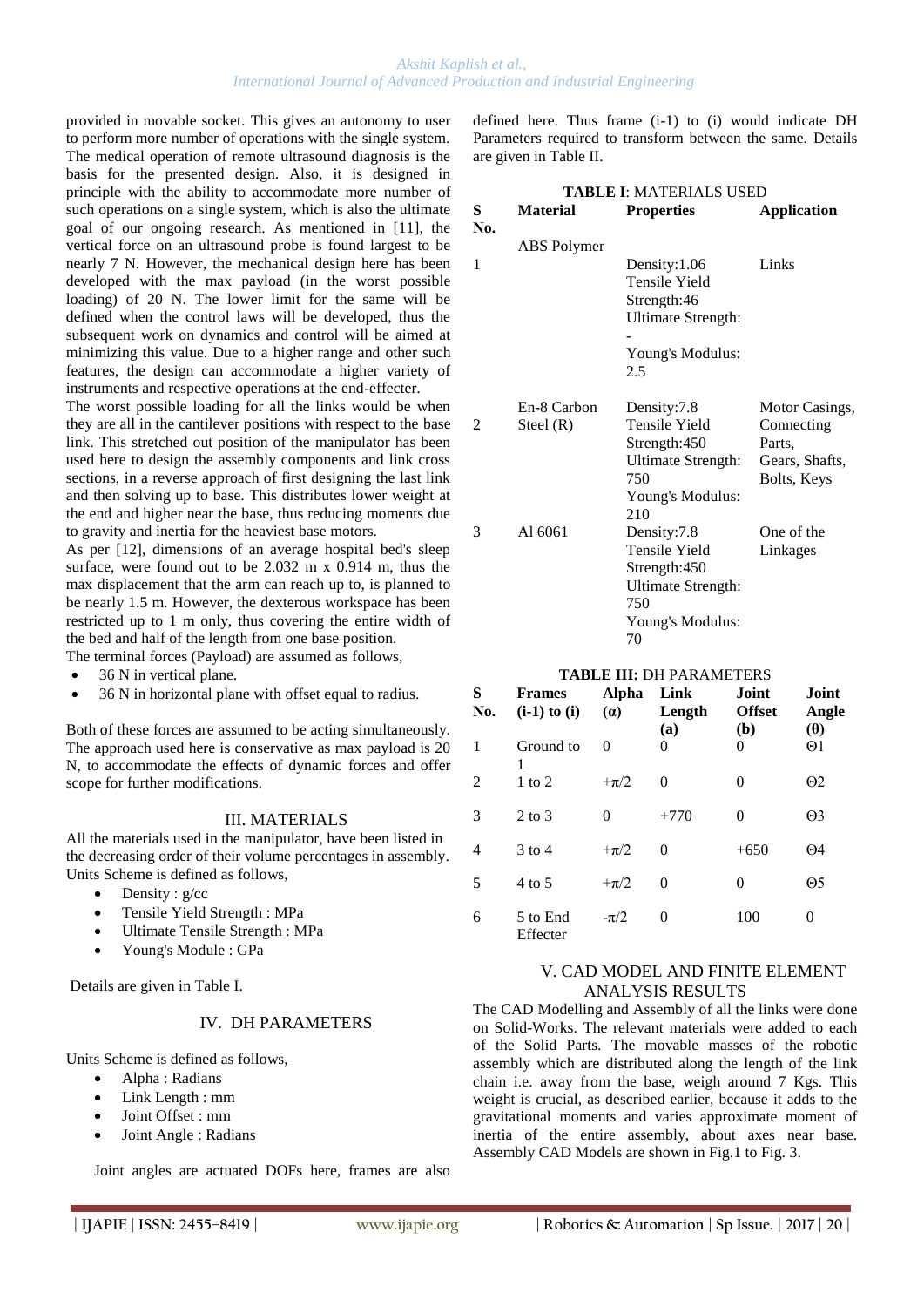#### *Akshit Kaplish et al., International Journal of Advanced Production and Industrial Engineering*

Post Solid Modelling, Finite Element Analysis of the complicated sections such as motor casing were done. Stress Analysis for these sections are otherwise difficult to evaluate using conventional formulae. However, other parts have been designed using iterative techniques and relevant formulae with the help of MATLAB.

FEA was evaluated on ANSYS with Von Mises Stress Criterion, the details are as follows,

- 1. Mesh Type : Triangular
- 2. Min Edge Length : 1.2240 mm

3. Boundary Conditions : Cantilever and 40 Nm, 36 Nm, 28 Nm, as bending moments in 3 axes respectively.

The results are shown in Figures 4 and 5.



Fig. 1 Slave Manipulator performing Ultrasound.



Fig. 2 Slave Manipulator performing Ultrasound (View Of

Base)

Fig. 3 Slave Manipulator performing Ultrasound (View Of Wrist)



Fig. 4 Motor-5 Casing FEA (Max Stress 137 MPa)



Fig. 5 Motor-5 Casing FEA (Max Deformation 0.17 mm)